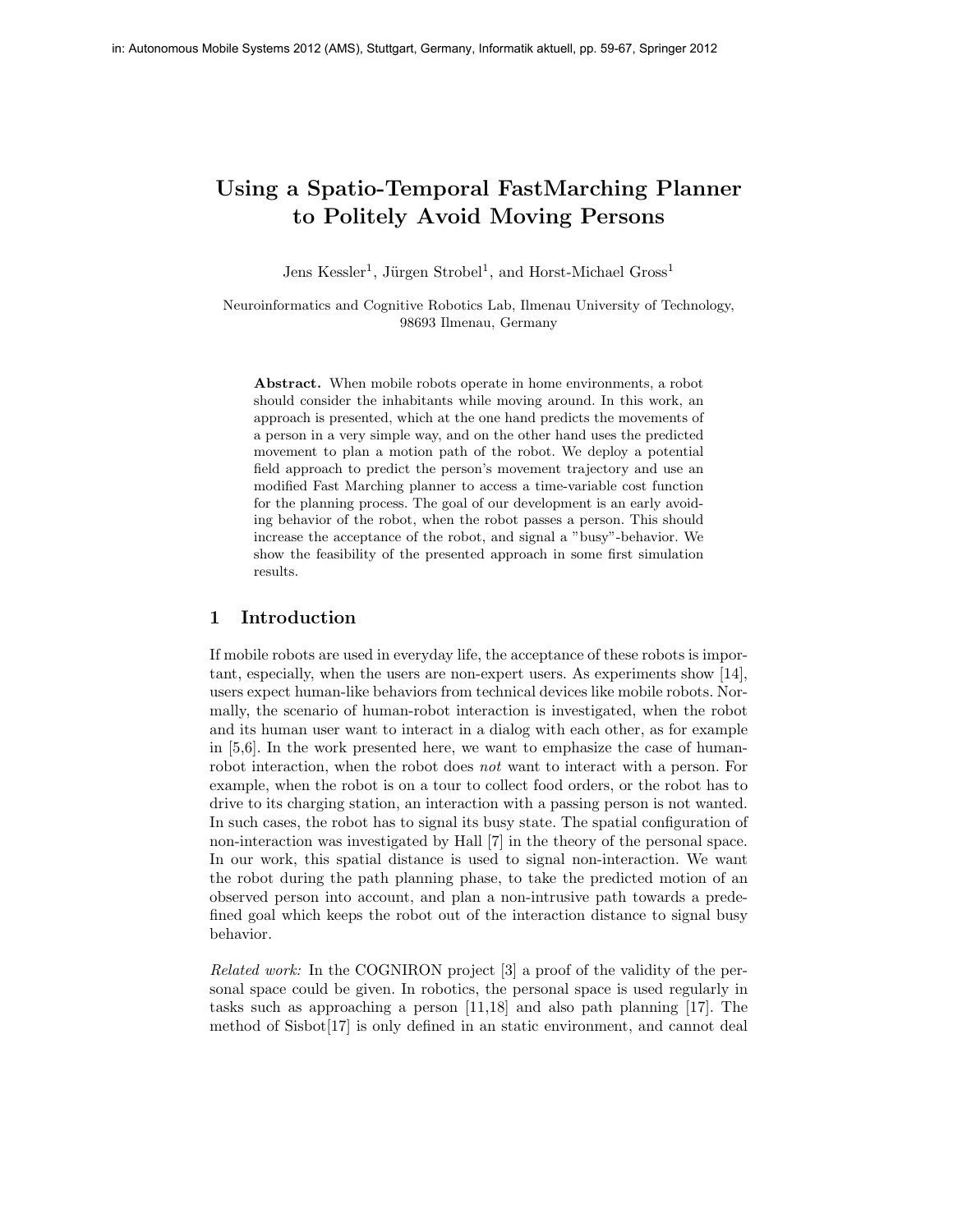

Fig. 1. The idea of the presented approach: the robot should be able to politely pass a moving person. To do so, the person's path is predicted (see a)) and the personal space of the person is used in a spatio-temporal planning process to compute a feasible path. In b), a planning wave is propagated from the robot origin towards the goal (blue cross). This wavefront is deformed from the obstacles as well as from the moving personal space from the predicted trajectory.

with changing environment situations. In [13], a rule based behavior was constructed to pass a person in a feasible distance in straight floors. This behavior only works in floor-like environments and fails in complex situations or environments. Today, there are no further known publications on the topic of politely passing a moving person with respect to the person's distances. However, there are many approaches which concern spatio-temporal path planning, to which our approach belongs to. The most advanced methods operate on planning trees, like lattice graphs [15,12], which are not real-time capable today, or expanding random trees [11,9], which have the problem on reconfiguration by deviating from the given path. In the approach presented here, we use a modified Fast Marching Planner, originally proposed by [16], to include a moving person into the planning process. To the best of our knowledge, there are no comparable works done in this field. A fundamental precondition for spatio-temporal planning is the prediction of the motion trajectory of the recognized person. Here, a large set of prediction algorithms exist, mostly using probability densities, which are build upon a large set of trajectory observations [10,2]. The disadvantage of these approaches is the need of an exhaustive data collection to learn trajectory models. We prefer an out-of-the-box approach, where the trajectory of a person is predicted using the current motion direction and a potential field, presented in [9].

Presented approach: Our approach uses a modified version of the Fast Marching Method, to propagate a wavefront into the environment. The passing times of the wavefront could be afterwards used to extract an optimal path. The passing time of the wavefront is determined by using a physically correct simulation of the wave, which also includes the predicted motion trajectoriy of a person and their personal space. The obstacle and personal space configuration is only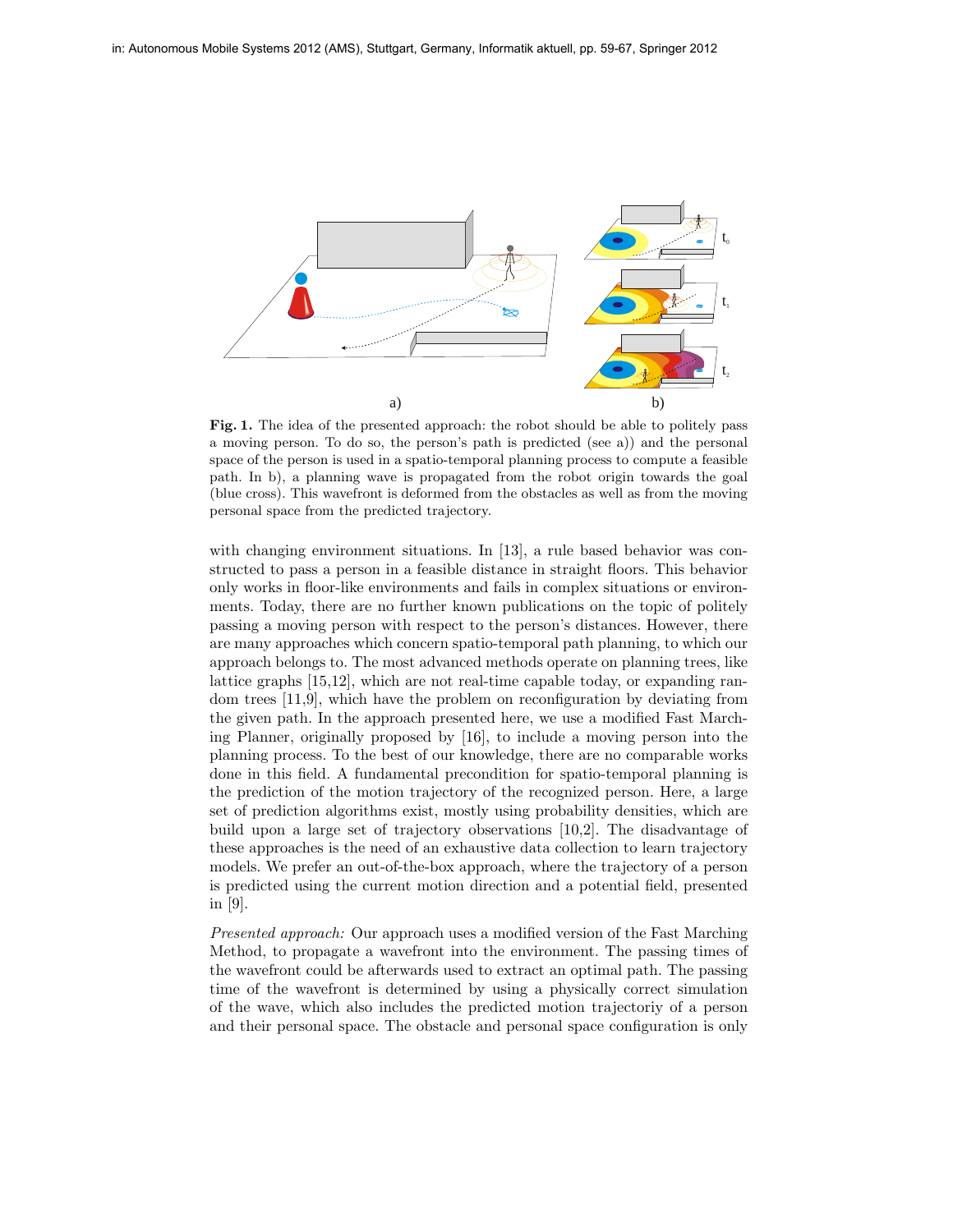evaluated inside the wavefront. We use the well known potential field method [9] to predict the trajectory of the moving person. A brief overview of the key idea of the presented approach is shown in figure 1.

## 2 Prediction of the person's movement trajectory

In this section, the prediction method of the person's movement trajectory is presented. We use a very simple model, also known as potential field, which is also used in [9]. The key idea is, to model the environment as a set of point like electrical charges, which create an electrical field. This field could affect other charges by applying a force towards them. Two forces are modeled to predict the motion trajectory. On the one hand, the pushing forces of the obstacles are used, to avoid collisions, and on the other hand, the pulling force of a virtual target line in front of the person is modeled. The definition of the electrical field is applied to compute the resulting force. For a given set of charges in positions  $x_i$ , the field at a position x is defined as:

$$
E(x) = \sum_{i=0}^{n} Q_i^{-} \cdot \frac{x - x_i}{|x - x_i|^3}
$$
 (1)

The resulting force is also influenced by the virtual target of the person, which is defined by a tangential line towards the current motion direction at a defined distance. The force could be also calculated as shown in equation 1, and results in a pulling force towards the current motion direction of the person. So, the resulting force is defined as follows:

$$
\boldsymbol{F}(\boldsymbol{x}) = Q^{-}(\boldsymbol{E}_{obs}(\boldsymbol{x}) + \boldsymbol{E}_{target}(\boldsymbol{x})) \qquad (2)
$$

The idea of predicting the trajectory is, to iteratively simulate the movement by considering the force  $F(x_i)$  in the currently predicted position  $x_i$  for the time interval  $\Delta t$ . If the motion of a charged particle within the resulting force field should be processed, the well known momentum equation could be formulated:  $v_{t+1} = v_t + F/m \cdot \Delta t$ . Here, m denotes the mass of the charged particle, and  $v_i$ denotes the speed at time  $i$ . It could be seen, that the mass influences the update of the speed. Since a collision free path of the person should be constructed, the mass is set to zero and only an approximation of the momentum equation is used to update the current person speed:

$$
\boldsymbol{v}_{t+1} = |\boldsymbol{v}_t| \cdot \frac{\boldsymbol{F}}{|\boldsymbol{F}|} \cdot \Delta t \tag{3}
$$

The predicted, piecewise linear person's path is used for the robot's motion planning.

# 3 The Adapted Fast Marching Planner

As stated before, we use the Fast Marching Method approach from Setian [16] for robot path planning. It is executed on a regular grid, where each grid cell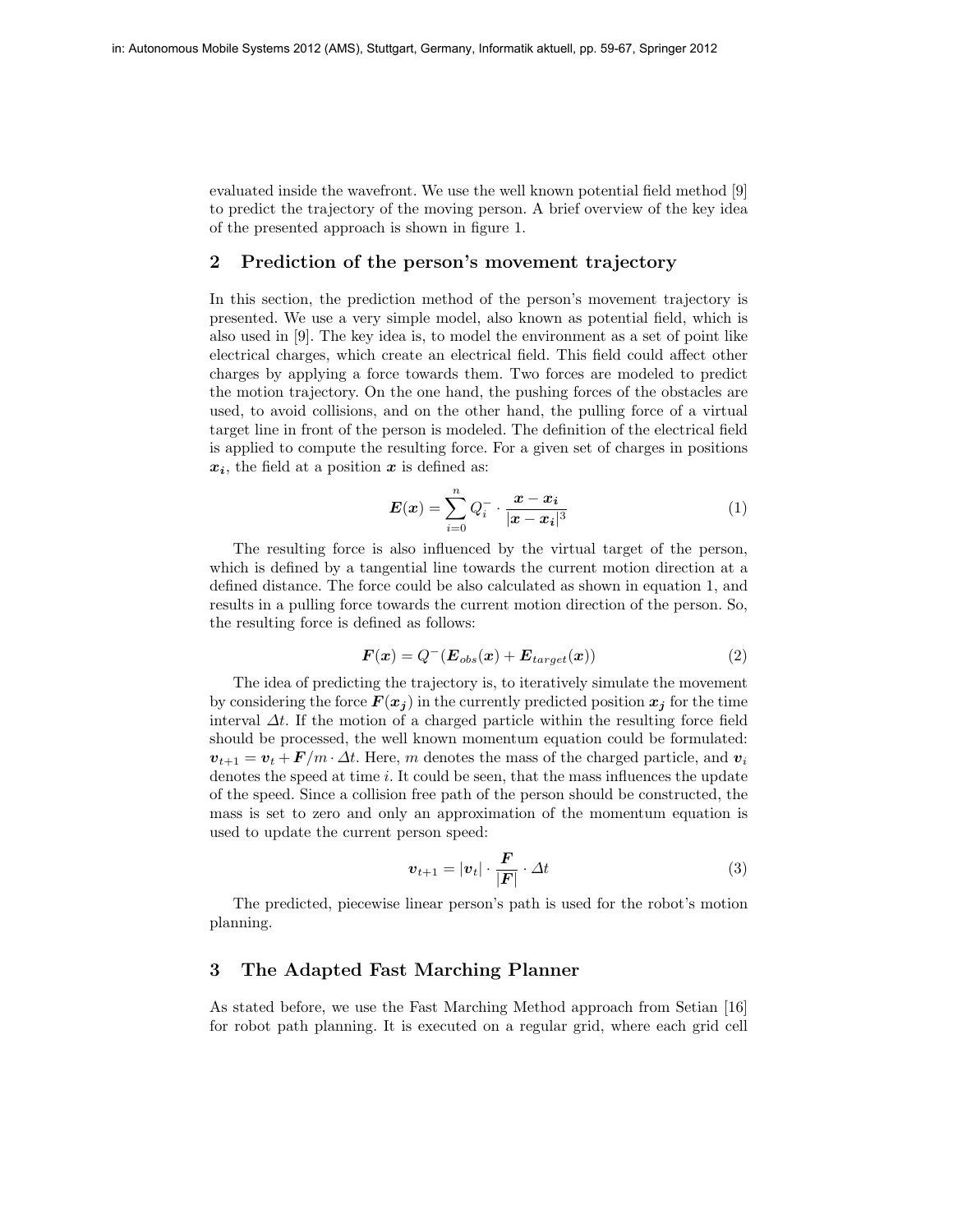

Fig. 2. In image a), the details of the interpolation of one cell element of the wavefront are shown. Blue values are initially known, while black values are computed. The red values describe the final step of interpolation, where from the virtual wave sources  $s_0$ or  $s_1$  the passing time of the wavefront is calculated. On the right side b) a full simulation step is shown. Note, that only the blue elements of the wavefront investigating the current speed configuration. The wavefront is only updated with the current speed configuration until the elements reach the simulation time  $t + \Delta t$ , shown in b1). Afterwards, the speed configuration is updated to  $t + \Delta t$  and the propagation of the wave is simulated until  $t + 2\Delta t$  is reached (see b2)).

contains a cost value that physically reflects a speed, at which a virtual wavefront is able to travel through this cell. Near zero values are assigned to obstacle cells, whereas high values are assigned to free space. The advantage of this method is, that all positive real values can be applied to the map cells, while in most common planning approaches [4,8] only binary values could be used. The main benefit of the standard Fast Marching Method is the ability, to construct monotonical raising functions with any configuration of positive speed values, which is essential for a path planning algorithm. The Fast Marching Method calculates a solution of the so called Eikonal equation  $v(x) \cdot |\Delta T(x)| = 1$ , which describes the evolution of a closed curve in time T, reacting on the different speeds  $v(x)$ at the positions  $x$ . In most cases, the solution could not be found in closed form. Fast Marching proposes a numerical solution to this problem. The wave starts from a single point and spreads to neighboring points by expanding grid cells, which are currently part of the wavefront. The neighbors are added to an open list, sorted by the interpolated travel times. The elements of the open list with the smallest traveling time values are expanded and deleted sequentially from the list, until no expandable cells remain. The key idea of the interpolation of one cell is shown in figure 2. The two neighboring cells with the smallest travel times are used to calculate the two possible sources of the wavefront section. The most distant source is used to calculate the passing time with the current speed of the wave within the interpolated cell. The mathematical details are described in [16].

## 3.1 Adaptation for Predicted Motions

Our main idea is, to evaluate the speed, the waveform can travel through a cell element at the time, the cell is reached by the wavefront. This is the key element,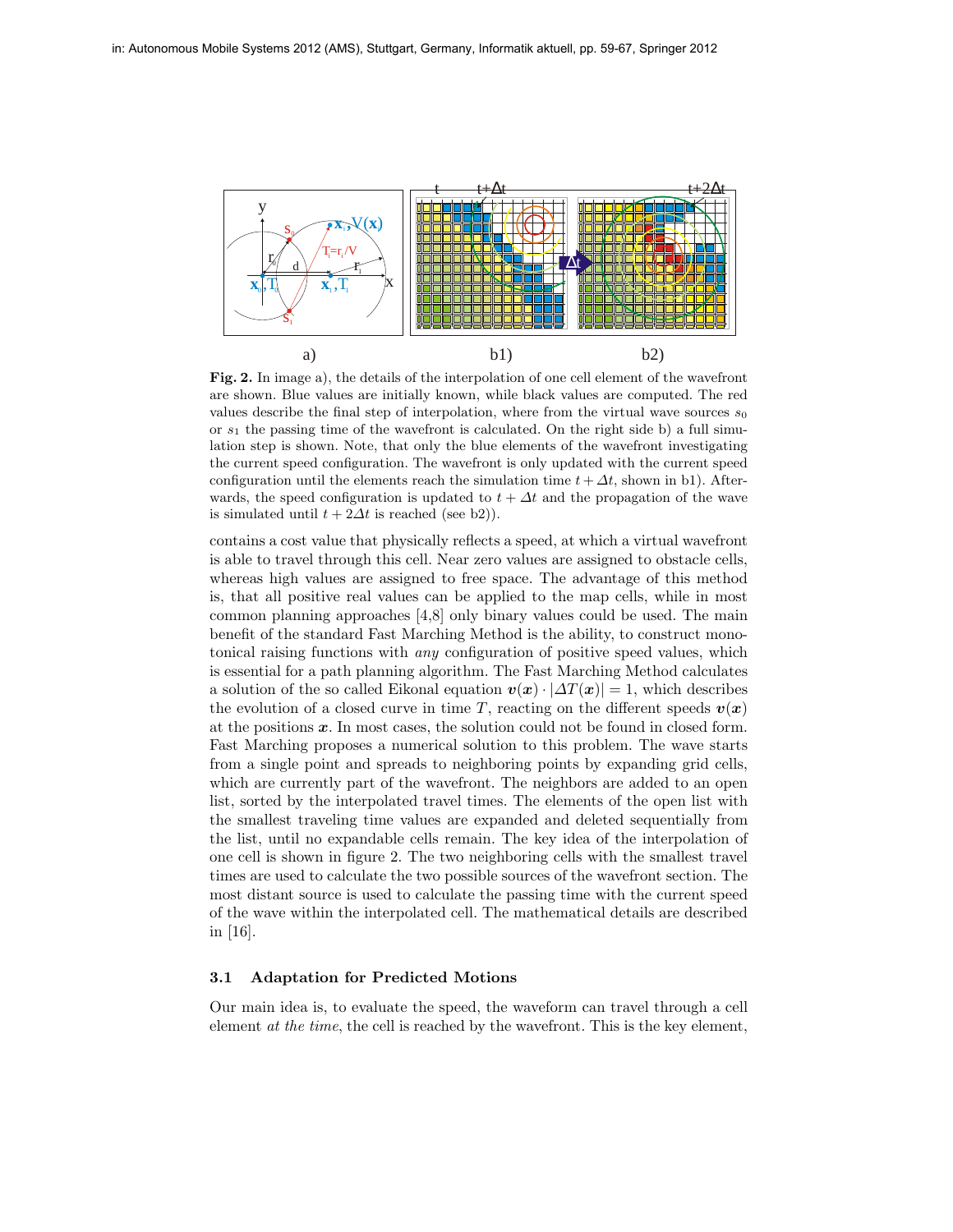changed within the standard Fast Marching approach. To adapt the interpolation method from static cell speeds  $v(x)$  to time variant traveling speeds of  $v(x_i, t)$ , a number of changes are necessary. First, the planning direction is reversed. Normally, a path from the target position to the current robot's position is planned. Since the traveling times of the wave have a physical meaning, in our case the robots's position at passing time, the path is planned from the robot towards the goal. Second, the fusion process of the static environment with the person's trajectory is the fundamental change in wavefront propagation. The system starts from a time  $t_0$  and updates the prediction of the person movement as well as the propagation of the wavefront in time intervals  $\Delta t$ . This means for the n-th planning step, that only those wavefront cells are expanded, whose travel times are smaller than  $t_o + n \cdot \Delta t$ , and only for these cells, the dynamic speed function  $v(x_i, t_0 + n \cdot \Delta t)$  is evaluated.

The dynamic speed function consists of two parts: the static part  $v_{st}(x_i)$ from the obstacle configuration with the free parameters  $v_{max}$ ,  $d_{max}$ , and a dynamic part  $v_{dyn}(x_i, t_0 + n \cdot \Delta t)$ , defined by the predicted motion trajectory of the person and their corresponding personal space, represented by the width σ:

$$
v_{st}(\boldsymbol{x}_i) = \begin{cases} v_{max} \cdot \frac{d(\boldsymbol{x}_i) - d_{min}}{d_{max} - d_{min}} , if \ d(\boldsymbol{x}_i) \le d_{max} \\ v_{max} , else \end{cases} \tag{4}
$$

$$
v_{dyn}(\boldsymbol{x}_i, t_0 + n \cdot \Delta t) = 1 - exp\left(-\frac{|\boldsymbol{x}_i - \boldsymbol{x}_p(t_0 + n \cdot \Delta t)|^2}{2\pi\sigma_p^2}\right) \tag{5}
$$

Here,  $d(x_i)$  is the distance to the next obstacle cell, described by the distance transform of the map, and  $x_p(t_0+n\cdot\Delta t)$  is the predicted position of the person at the current simulation time. The fusion is done by a simple minimum operation:

$$
v(\mathbf{x_i}, t_0 + n \cdot \Delta t) = min(v_{st}(\mathbf{x_i}), v_{dyn}(\mathbf{x_i}, t_0 + n \cdot \Delta t))
$$
(6)

#### 3.2 Following the Calculated Path

The planning is complete, if the wavefront has reached the predefined target cell. Note, that our approach also calculates when the target is reached. Each cell, passed by the wavefront, contains the passing time. The driving path is calculated by performing a gradient descent from the target cell towards the robot's original position. The robot has to follow this path as good as possible with the defined speeds, calculated during the planning process. If the person deviates to much from the predicted path in space and time, a replanning has to be performed. This is triggered, if the three dimensional Euclidean distance  $|(x_p^{pred} - x_p^{obs}), (y_p^{pred} - y_p^{obs}), (t^{pred} - t^{obs})|$  is above a certain threshold.

# 4 Experiments and Results

During the simulation experiments, two scenarios with different characteristics were evaluated. In the first scenario, a person moves on a straight line in the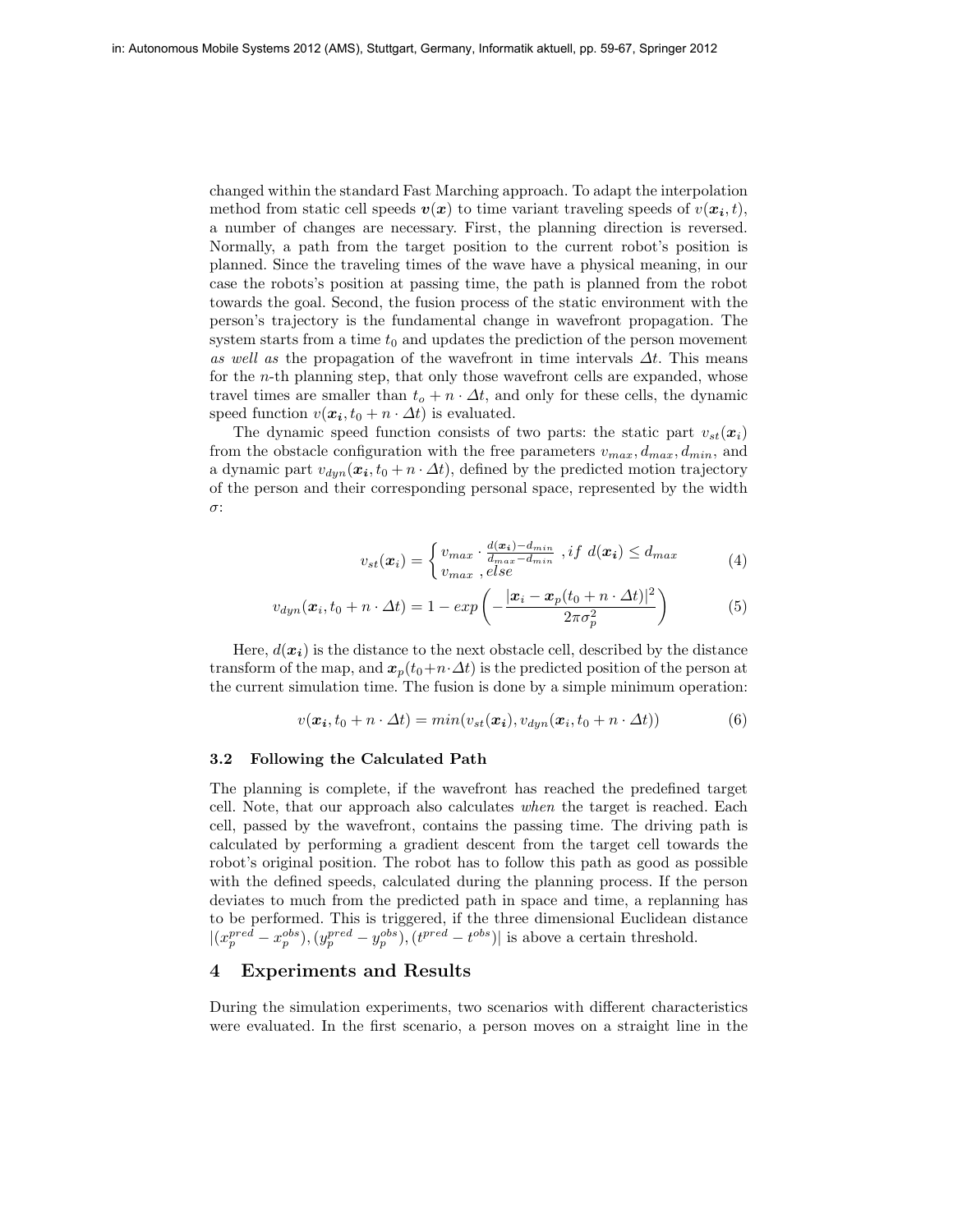

Fig. 3. In a), an example of the force field is shown, which is used for motion prediction. In b) the function of the passing times of the wave is depicted. From this function, the resulting path is created by gradient descent. It can be seen, that the traveling time raises significantly, when the wavefront intersects the personal space of the person. A detailed view of that part of the function is shown on the right.

| Simulation Step $\Delta t = 3s$ $\Delta t = 1.5s$ $\Delta t = 0.5s$ $\Delta t = 0.2s$ |                |      |      |        |
|---------------------------------------------------------------------------------------|----------------|------|------|--------|
|                                                                                       | $t_{avg}$ 75ms | 75ms | 75ms | 89.2ms |
| Speed factor                                                                          | 13             | 13   | 13   |        |

**Table 1.** Overview of the achieved computation time results for different time steps  $\Delta t$ for person position prediction. Here,  $t_{avg}$  is the average computation time per iteration step. On larger time steps up to 0.5 seconds the system is able to predict and plan 13 times faster than real time. Only on small simulation steps, this factor begins to lower. In test runs, a simulation time of 0.5 seconds is chosen.

narrow space of our living lab, and the robot has to plan a path which crosses this line. In the second scenario, the person meets the robot in a wide corridor. The person moves also in a straight line and the robot should approach a goal by driving in the opposite direction. Both scenarios are based on real world map data of our lab. The map is 15m x 100m and has a map resolution of 10cm per cell. Person detection and tracking is done by using a laser-based leg detector, based on the approach of Arras [1]. The resulting planning functions and the associated cell speeds, are shown in figure 4 for both scenarios. It can be seen, that in both cases the personal space of the moving person slows down the wavefront and guides the wavefront around the person. To provide a practical system, the robot should be able to plan a path much faster than real time. In fact, it must be possible to plan the path in a fraction of a second for multiple seconds beforehand. Otherwise, the predicted trajectory becomes invalid, since the person has moved to far until the robot starts driving. For the experiments a Core 2 Duo mobile processor with 2.1 GHz was used by using only one core. Table 1 shows the results of the runtime investigation for multiple simulation intervals  $\Delta t$ . In average, the method is capable of simulating 13 times faster than real time. The simulation step time of 0.5 seconds is used for our experiments, since this time provides maximal accuracy by providing still good performance. The simulation and planning of ten seconds of motion can be done in 770 milliseconds.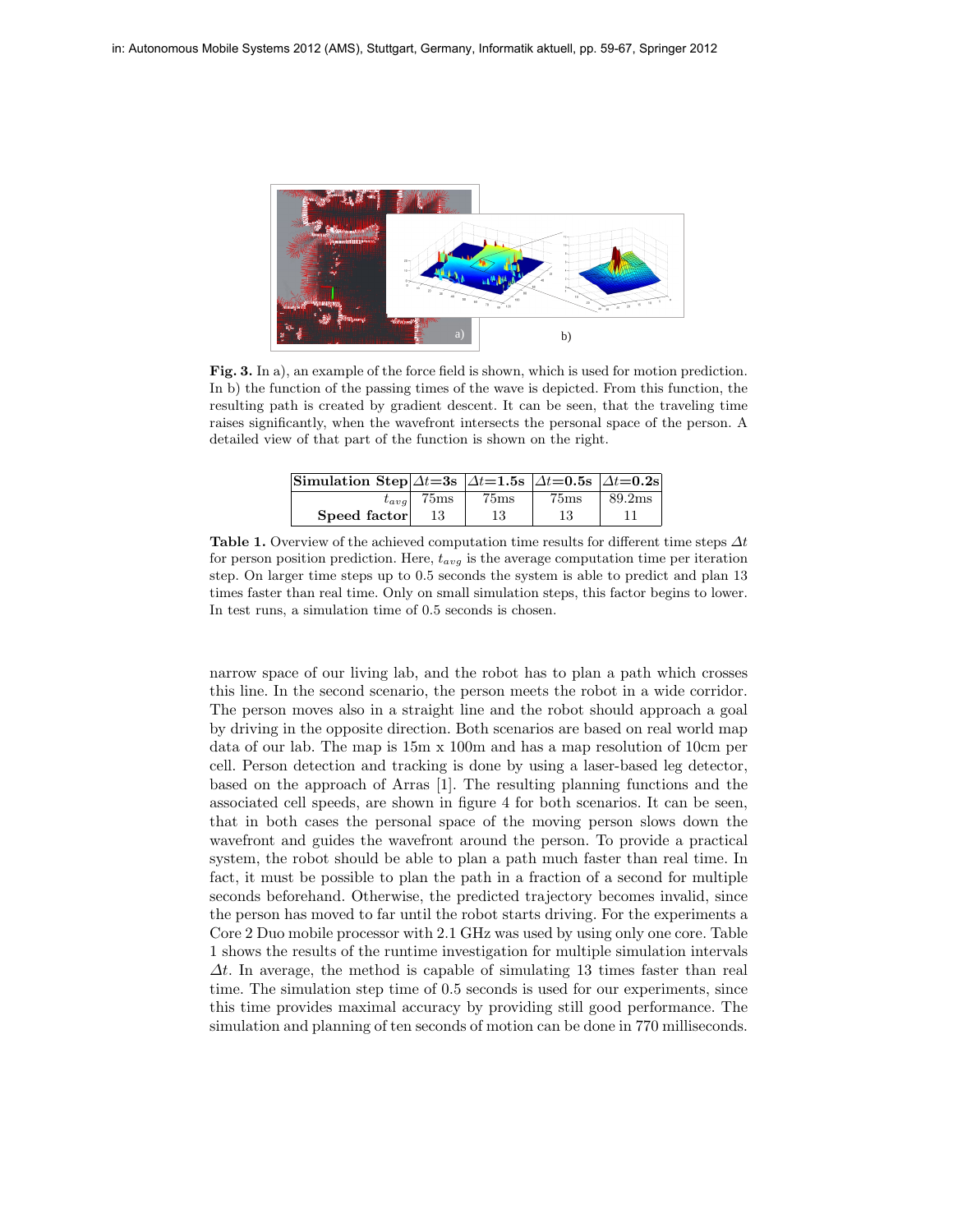

Fig. 4. Propagation of the planning wave for both scenarios. The predicted personal space is shown by multiple bright circles. The wavefront travels through the room until the target is reached and avoids the personal space. Finally, with gradient descent a path is extracted from the wave's passing times. The final path is shown as a dashed line, whereas the planned path without a person is shown as a solid line. Note, that every two seconds in simulation time, the color of the wavefront changes from red to green. Below the traveling time function the used cell speeds are shown, which are calculated when the wavefront passes the cells. Blue corresponds to slow traveling speeds, while red corresponds to high traveling speeds.

# 5 Conclusion and future work

In this work, an approach for spatio-temporal path planning with regard of one moving person is shown. Up to this stage, the problem of re-planning is only addressed when the person deviates from the predicted path. Here, the behavior of the robot has to be investigated in further experiments with complex situations. Especially, when multiple persons move around the environment, a more sophisticated prediction method has to be used. We plan to use either a statistical model, or a model based on social forces.

# Acknowledgment

This work was financed by the project AAL-2009-2-049 "Adaptable Ambient Living Assistant" (ALIAS) co-funded by the European Commission and the Federal Ministry of Education and Research (BMBF) in the Ambient Assisted Living (AAL) program.